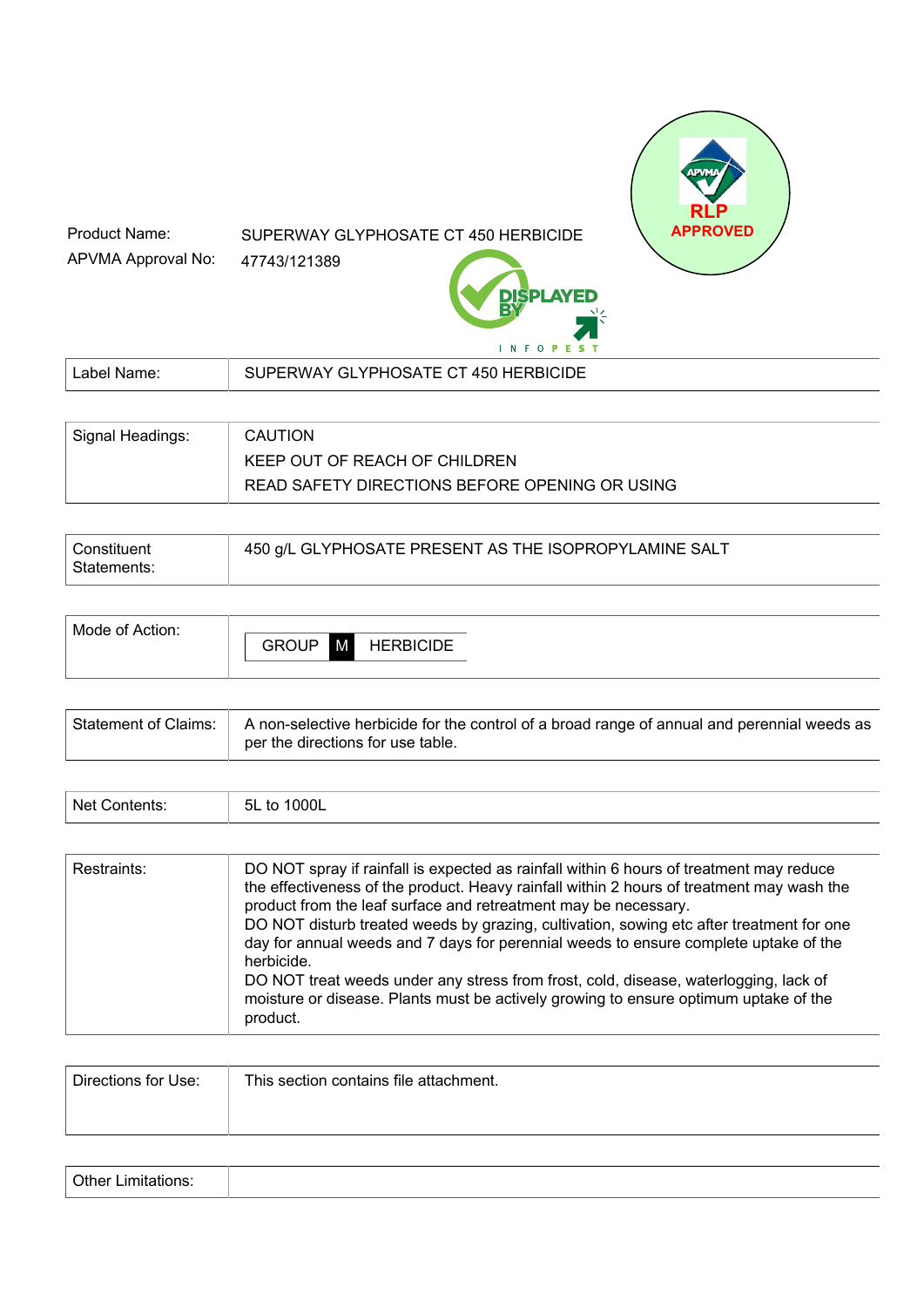Withholding Periods: WITHHOLDING PERIOD: NOT REQUIRED WHEN USED AS DIRECTED

| $\sim$<br>امصف<br>$\cdots$<br>Advice.<br>апе |  |
|----------------------------------------------|--|
|                                              |  |

| General Instructions: | <b>GENERAL INSTRUCTIONS</b><br>Mode of Action<br>Superway Glyphosate CT 450 Herbicide is a water soluble liquid herbicide. The product is<br>non-selective and will control of a wide range of emerged annual and perennial weeds. It<br>provides no residual activity and is inactivated once it comes into contact with the soil. The<br>product is absorbed by plant leaves and green stems and is then translocated throughout<br>the plant to the root system. The product inhibits a plant enzyme causing a breakdown in<br>the metabolic pathway leading to death of the plant.<br>Visual effects of product efficacy are gradual wilting, yellowing leading to complete plant<br>browning. For annual weeds effects are usually apparent in 3-7 days and for perennial<br>weeds up to 14-21 days. The time taken for these effects to appear will vary depending<br>on the speed of translocation which will be dependent on climatic conditions such as<br>temperature, moisture conditions etc. Best results are obtained if plants are sprayed<br>when they are actively growing and not under any stress from such factors as disease,<br>waterlogging, insect damage, drought stress etc.<br>To ensure that the product is adequately absorbed by weeds it is recommended that<br>spraying be delayed if rainfall is expected. Rain up to 6 hours after application may reduce<br>the efficacy of the product and heavy rain within 2 hours may necessitate re-treatment.<br>Plants which are covered in dust or which are wet with dew should not be treated.<br><b>CROP ESTABLISHMENT</b><br>Where the product is used to control weeds prior to the establishment of a new crop or<br>pasture it is important that the crop or pasture not be sown until a suitable seed bed is |
|-----------------------|-------------------------------------------------------------------------------------------------------------------------------------------------------------------------------------------------------------------------------------------------------------------------------------------------------------------------------------------------------------------------------------------------------------------------------------------------------------------------------------------------------------------------------------------------------------------------------------------------------------------------------------------------------------------------------------------------------------------------------------------------------------------------------------------------------------------------------------------------------------------------------------------------------------------------------------------------------------------------------------------------------------------------------------------------------------------------------------------------------------------------------------------------------------------------------------------------------------------------------------------------------------------------------------------------------------------------------------------------------------------------------------------------------------------------------------------------------------------------------------------------------------------------------------------------------------------------------------------------------------------------------------------------------------------------------------------------------------------------------------------------------------------------------------------------|
|                       | present. Where a light cover of weeds has been sprayed, it may be possible to sow in one<br>day. Where a large amount of dead weed matter or trash is present the seed bed needs to<br>be adequately prepared before crop or pasture sowing.<br><b>MIXING</b>                                                                                                                                                                                                                                                                                                                                                                                                                                                                                                                                                                                                                                                                                                                                                                                                                                                                                                                                                                                                                                                                                                                                                                                                                                                                                                                                                                                                                                                                                                                                   |
|                       | Superway Glyphosate CT 450 Herbicide may be applied by boom spray, air, knapsack,<br>handgun or wiper application.                                                                                                                                                                                                                                                                                                                                                                                                                                                                                                                                                                                                                                                                                                                                                                                                                                                                                                                                                                                                                                                                                                                                                                                                                                                                                                                                                                                                                                                                                                                                                                                                                                                                              |
|                       | Boom Application - Spray volumes of 25 - 100L water /ha are recommended with a fan<br>nozzle at pressures of 240 -280 kPa. Boom height must be set to ensure double overlap of<br>spray patterns at the top of the weed canopy.                                                                                                                                                                                                                                                                                                                                                                                                                                                                                                                                                                                                                                                                                                                                                                                                                                                                                                                                                                                                                                                                                                                                                                                                                                                                                                                                                                                                                                                                                                                                                                 |
|                       | Wiper Equipment - (eg ropewick, canvas, carpet or felt applicators) may be used to apply<br>the product in the situations as per the directions for use table. Weeds should be at least<br>15cm above the crop and the wiper equipment should be operated at least 10cm above the<br>crop. Best results are obtained with lower speeds of application (do not exceed 8 kilometers<br>per hour) and where two applications are made in opposite directions ie double pass.<br>Where herbicide does not contact foliage (due to different levels of foliage) results may not<br>be satisfactory and re-treatment may be required. Do not store a mixed solution for more<br>than 2 days.<br>Rate: 800mL of product to 2 litres of water.                                                                                                                                                                                                                                                                                                                                                                                                                                                                                                                                                                                                                                                                                                                                                                                                                                                                                                                                                                                                                                                          |
|                       | <b>TANK MIXES</b>                                                                                                                                                                                                                                                                                                                                                                                                                                                                                                                                                                                                                                                                                                                                                                                                                                                                                                                                                                                                                                                                                                                                                                                                                                                                                                                                                                                                                                                                                                                                                                                                                                                                                                                                                                               |
|                       | Compatibility<br>The product may be mixed with a variety of products to enhance weed control, to broaden<br>the spectrum of weeds and to add residual control.<br>Refer to the "Directions for Use" Section for detailed information on the tank mix situations.                                                                                                                                                                                                                                                                                                                                                                                                                                                                                                                                                                                                                                                                                                                                                                                                                                                                                                                                                                                                                                                                                                                                                                                                                                                                                                                                                                                                                                                                                                                                |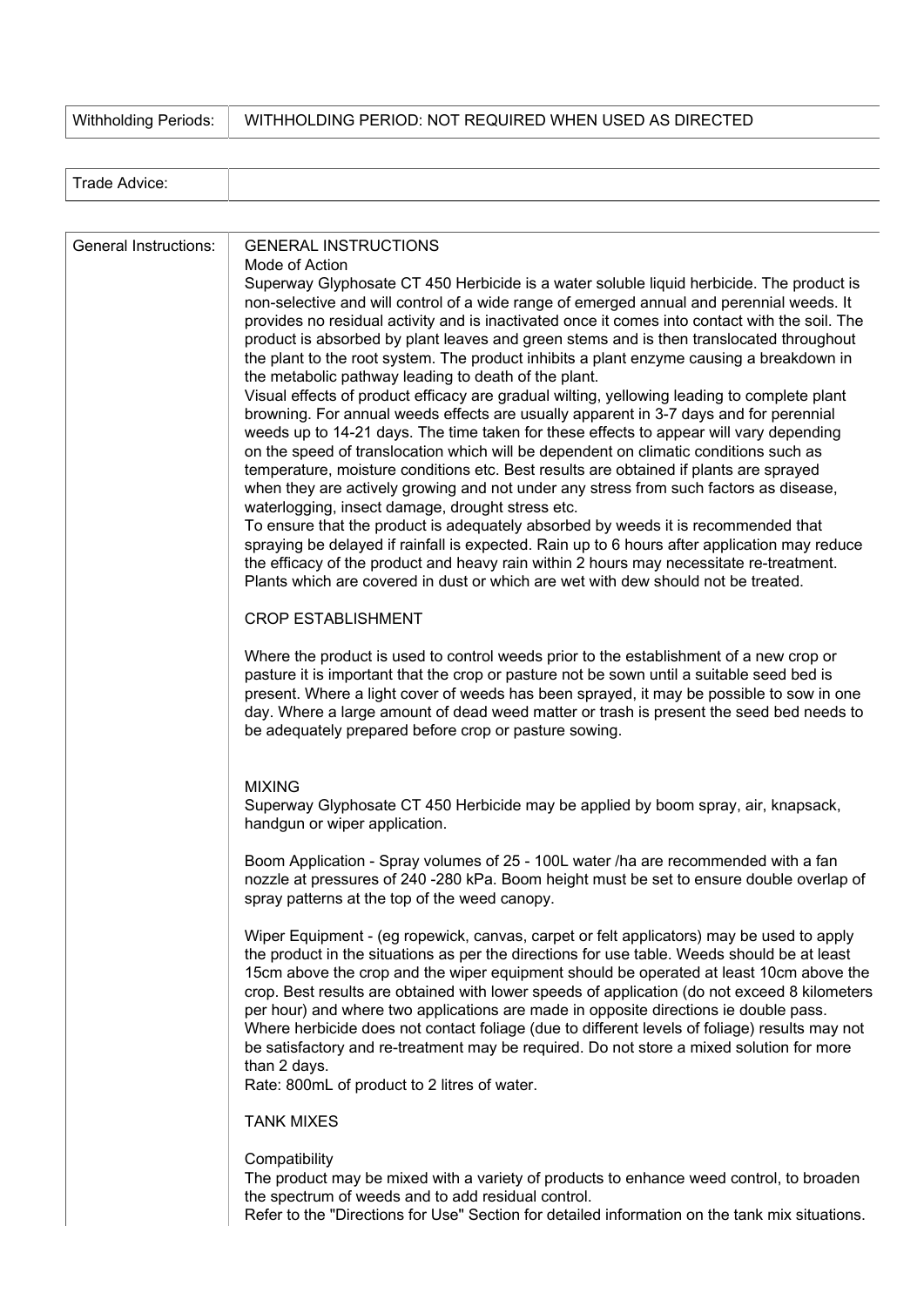Additives: Crystalline Ammonium Sulphate assists in minimising antagonism when mixed with flowable Triazine herbicides. The only form of Ammonium sulphate to be used is the crystalline form (not prilled or granule forms). Test the quality be dissolving 2 tablespoons in 2 litres of water. Swirl gently for 2 minutes. Should undissolved particles still remain at the of that time, pre-dissolve them prior to adding product to spray tank. Ensure solution is poured through a screen.

Herbicides: Atrazine – flowable or granular (see additives above – do not apply the tank mix for control of Barnyard grass, Liverseed grass), Dicamba, 2,4-D ester, Express, triclopyr 600, chlorsulfuron, metsulfuron, Yield, Stomp, triasulfuron, LVE MCPA, oxyfluorfen 240, . Oxyfluorfen – The addition of Oxyfluorfen at 75mL/ha to recommended rates of this product prior to planting Wheat or Barley will improve knockdown and increase the speed at which treated weeds develop visible symptoms of phytotoxicity. Add Flowright Compatibility agent to improve the compatibility in cold water. (less than 150C). See Directions below.

Insecticides: Chlorpyrifos, dimethoate, fenitrothion, Le-Mat, Chlorpyrifos 500, metasystox, Sumithion, Perfekthion EC 400.

# FLOWRIGHT COMPATIBILITY AGENT

Rate: 200mL/100L spray solution. When mixing with Oxyfluorfen 240, add to improve the compatibility in cold water (less than 150C). Flowright must be pre-mixed with Oxyfluorfen 240 (Goal CT) before adding to the spray tank. Refer to Flowright label for full directions.

### GENERAL SPRAYING INSTRUCTIONS

Do not spray this product if rain is likely to occur within 6 hours. Heavy rainfall within 2 hours after application may wash the chemical off the foliage and a repeat treatment may be required

### APPLICATION

Boom Equipment

Use at spray volume of 25 to 100 L/ha. Fan nozzles at pressure of 240 - 280 Kpa is recommended. Boom height must be set to ensure double overlap of nozzle patterns at the top of the weed canopy.

#### Aerial application

Apply a minimum spray volume of 20L/ha for Micronair and boom equipment. Droplet size should be 250 - 350 micron and the swath width 15 -17 metres. Aerial application is only recommended in pasture or fallow situations before establishment of a new crop or pasture or in pre-harvest sorghum.

On sloping ground, the spraying height may vary, so it is recommended that the spray volume be increased to 30 -80L/ha with a droplet size of at least 300 micron. Since the product is non-selective it is important to avoid spraying in conditions likely to cause drift. Eg wind over 8 kph, temperature inversion, still air and hot dry days. DO NOT use in intensive horticultural areas.

Use recommended rates specified in this label up to a maximum limit of 3.2L/ha.

APPLICATION IN HOT CONDITIONS: When the temperature reaches 25oC increase the water volume to at least 30L/ha and droplet size to at least 300 micron VMD to compensate for additional evaporation of sprayed droplets. DO NOT use by air in temperatures above 30oC.

Wiper Equipment - (eg ropewick, canvas, carpet or felt applicators) may be used to apply the product in the situations as per the directions for use table. Weeds should be at least 15cm above the crop and the wiper equipment should be operated at least 10cm above the crop. Best results are obtained with lower speeds of application (do not exceed 8 kilometers per hour) and where two applications are made in opposite directions ie double pass. Where herbicide does not contact foliage (due to different levels of foliage) results may not be satisfactory and re-treatment may be required. Do not store a mixed solution for more than 2 days.

Rate: 800mL of product to 2 litres of water.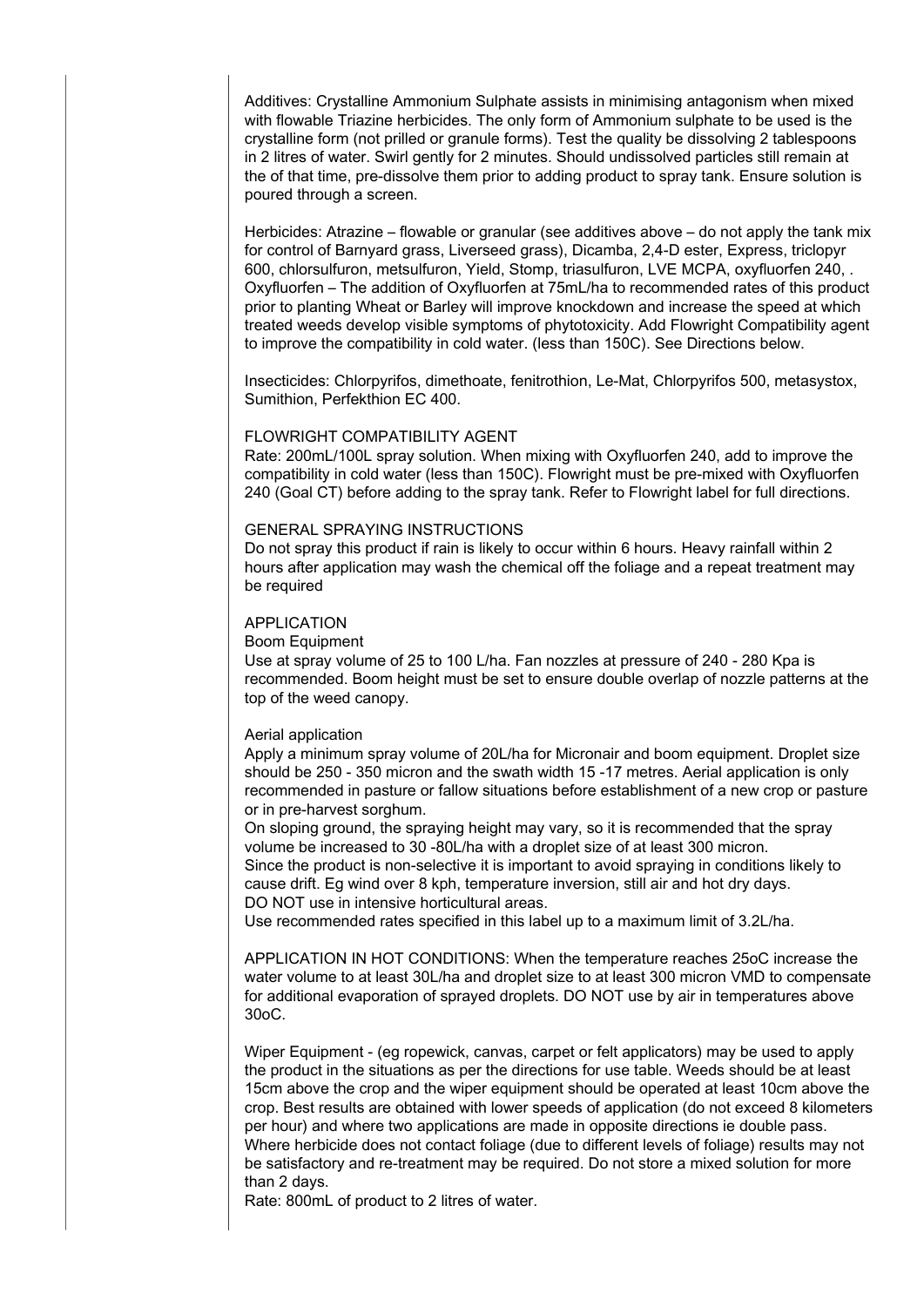| Surfactant<br>The addition of surfactant may improve weed control where water rates are high or product<br>rates are low. Suggested surfactant rates are 200mL/100L of 1000g/L non-ionic surfactant<br>or 250-500mL of 700g/L surfactant. Do not add spraying oils, agricultural chemicals or any<br>other material except as directed on the label.                                                                                                                                                                                                                                                                                 |
|--------------------------------------------------------------------------------------------------------------------------------------------------------------------------------------------------------------------------------------------------------------------------------------------------------------------------------------------------------------------------------------------------------------------------------------------------------------------------------------------------------------------------------------------------------------------------------------------------------------------------------------|
| Equipment Maintenance and Usage<br>Superway Glyphosate CT 450 Herbicide should ONLY be stored, mixed or applied in<br>plastic or plastic lined, stainless steel, aluminium, copper, brass or fibreglass containers.<br>The product and spray solutions react with galvanised steel and unlined steel tanks and<br>containers to form hydrogen gas which may form a highly combustible gas mixture. This<br>gas could cause an explosion if ignited by an open flame. All application equipment<br>including tanks, nozzles, hoses aircraft and aircraft landing gear, should be thoroughly<br>washed after use to prevent corrosion. |

| Resistance Warning: | Resistant Weeds Warning GROUP M HERBICIDE                                                                                                                                                                                                                                                                                                                                                                         |  |
|---------------------|-------------------------------------------------------------------------------------------------------------------------------------------------------------------------------------------------------------------------------------------------------------------------------------------------------------------------------------------------------------------------------------------------------------------|--|
|                     | Superway Glyphosate CT 450 Herbicide is a member of the glycine group of herbicides.<br>Superway Glyphosate CT 450 Herbicide has the inhibitor of EPSP synthase mode of<br>action. For weed resistance management Superway Glyphosate CT 450 Herbicide is a<br>Group M Herbicide.                                                                                                                                 |  |
|                     | Some naturally occurring weed biotypes resistant to the product and other Group M<br>herbicides may exist through normal genetic variability in any weed population. The<br>resistant individuals can eventually dominate the weed population if these herbicides are<br>used repeatedly. These resistant weeds will not be controlled by Superway Glyphosate CT<br>450 Herbicide or any other Group M herbicide. |  |
|                     | Since the occurrence of resistant weeds in difficult to detect prior to use, Pooma Fertilizers<br>Pty Ltd accepts no liability for any losses that may result from the failure of this product to<br>control resistant weeds.                                                                                                                                                                                     |  |

| Protections: | PROTECTION OF WILDLIFE, FISH, CRUSTACEANS AND ENVIRONMENT<br>DO NOT contaminate streams, rivers or watercourses with the chemical or used<br>containers.<br>DO NOT apply to weeds growing in or over water. DO NOT spray across open bodies of<br>water.                                                                                                                                                                                                                                    |
|--------------|---------------------------------------------------------------------------------------------------------------------------------------------------------------------------------------------------------------------------------------------------------------------------------------------------------------------------------------------------------------------------------------------------------------------------------------------------------------------------------------------|
|              | PROTECTION OF CROP, NATIVE AND OTHER NON-TARGET PLANTS.<br>This product is non selective and may severely injure or kill desirable plants should the<br>product contact the foliage, green stems or fruit of such plants.<br>DO NOT spray under meteorological conditions or under spraying conditions which could<br>be expected to cause spray to drift onto nearby susceptible plants, adjacent crops, crop<br>lands or pastures.<br>DO NOT use prior to transplanting tomato seedlings. |

| Storage and<br>Disposal: | Store in the closed, original container in a cool, well ventilated area. Do not store for<br>prolonged periods in direct sunlight.                                                                                                                                         |
|--------------------------|----------------------------------------------------------------------------------------------------------------------------------------------------------------------------------------------------------------------------------------------------------------------------|
|                          | Triple-rinse containers before disposal. Add rinsings to spray tank. Do not dispose of<br>undiluted chemicals on site.                                                                                                                                                     |
|                          | If recycling, replace cap and return clean containers to recycler or designated collection<br>point.                                                                                                                                                                       |
|                          | If not recycling, break, crush, or puncture and deliver empty packaging to an approved<br>waste management facility. If an approved waste management facility is not available,<br>bury the empty packaging 500 mm below the surface in a disposal pit specifically marked |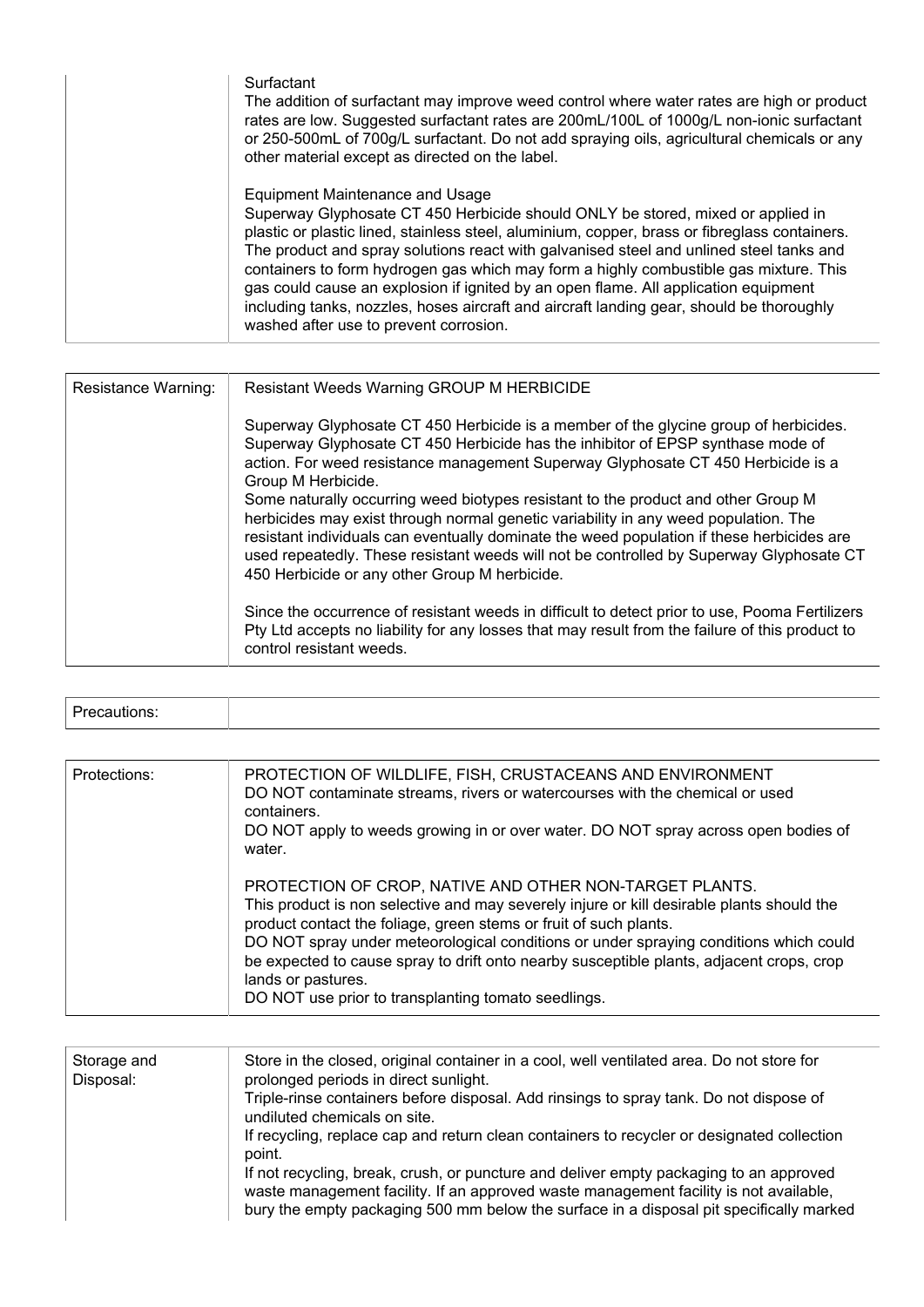| and set up for this purpose, clear of waterways, desirable vegetation and tree roots, in<br>compliance with relevant local, state or territory government regulations. Do not burn empty<br>containers or product. |
|--------------------------------------------------------------------------------------------------------------------------------------------------------------------------------------------------------------------|
| For refillable containers: Empty contents fully into application equipment. Close all valves<br>and return to point of supply for refill or storage.                                                               |

| <b>Safety Directions:</b> | Product will irritate eyes and skin. Avoid contact with eyes and skin.<br>When preparing the product for use, wear elbow length PVC gloves and face shield or<br>goggles. When using controlled droplet applicator wear protective waterproof clothing and<br>impervious footwear. After use and before eating drinking or smoking, wash hands, arms<br>and face thoroughly with soap and water. After each day's use, wash gloves and face<br>shield or goggles and contaminated clothing. |
|---------------------------|---------------------------------------------------------------------------------------------------------------------------------------------------------------------------------------------------------------------------------------------------------------------------------------------------------------------------------------------------------------------------------------------------------------------------------------------------------------------------------------------|
|                           |                                                                                                                                                                                                                                                                                                                                                                                                                                                                                             |

| First Aid Instructions:   If poisoning occurs, contact a doctor or Poisons Information Centre (Phone Australia: |
|-----------------------------------------------------------------------------------------------------------------|
| 131126)                                                                                                         |

| $Time + A$<br>$\mathbf{u}$<br><b>FIISLAIG WAITIIN</b> |  |
|-------------------------------------------------------|--|
|-------------------------------------------------------|--|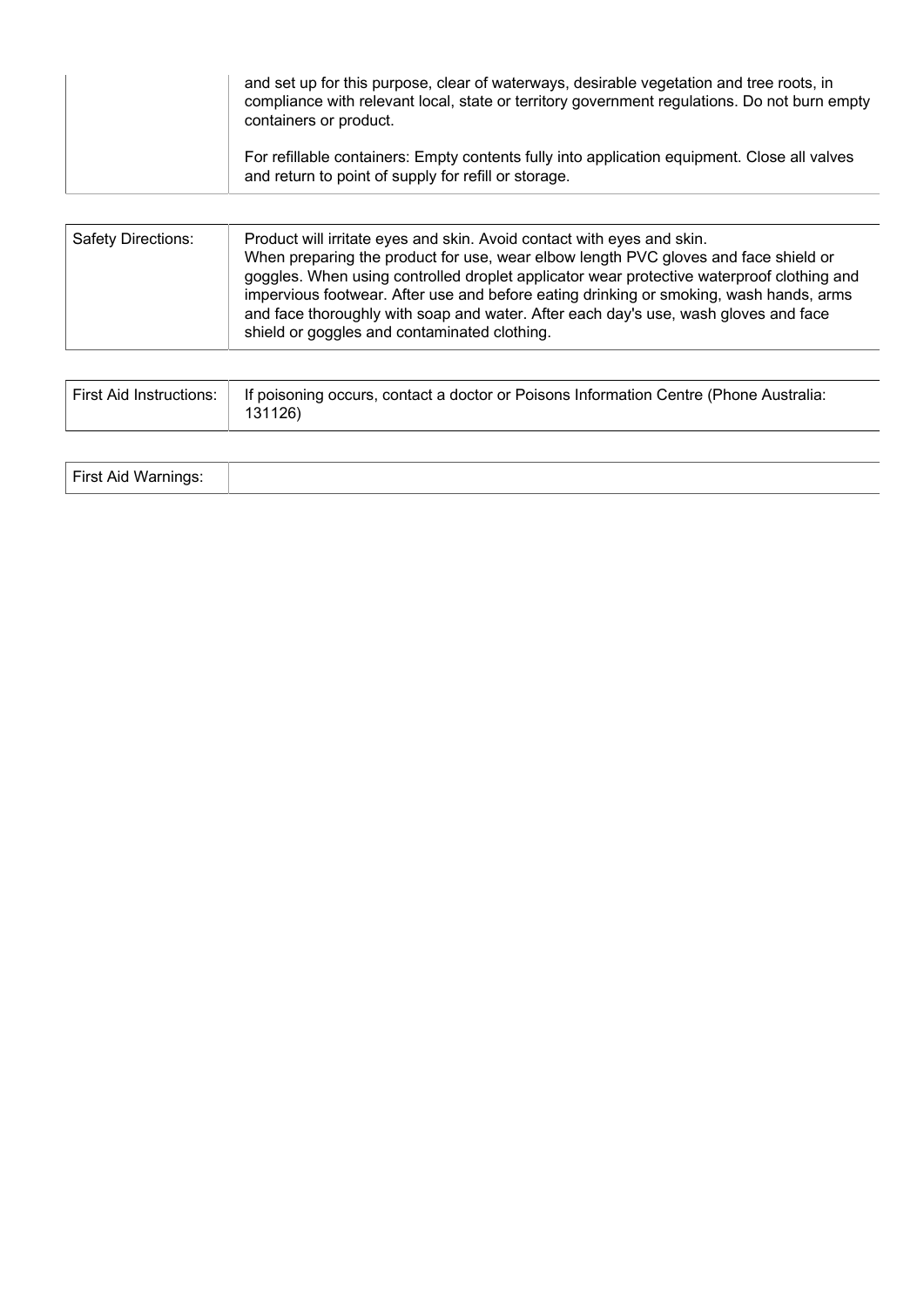# **DIRECTIONS FOR USE**

| <b>SITUATION</b>                                                                                                                                                                                      | <b>WEEDS CONTROLLED</b>                                                                                                                                                                                                                                                                                                                                                          | <b>STATE</b>                  | RATE (L/ha)                                                                        | <b>CRITICAL COMMENTS</b>                                                                                                                                                                                                                                                                                                                                                                                                                                                                                                                               |
|-------------------------------------------------------------------------------------------------------------------------------------------------------------------------------------------------------|----------------------------------------------------------------------------------------------------------------------------------------------------------------------------------------------------------------------------------------------------------------------------------------------------------------------------------------------------------------------------------|-------------------------------|------------------------------------------------------------------------------------|--------------------------------------------------------------------------------------------------------------------------------------------------------------------------------------------------------------------------------------------------------------------------------------------------------------------------------------------------------------------------------------------------------------------------------------------------------------------------------------------------------------------------------------------------------|
| SOUTHERN AUSTRALIA<br>Before sowing a crop or<br>pasture<br>For weed control prior to<br>sowing a crop or pasture with<br>full soil disturbance by<br>cultivation or sowing with a<br>tyned implement | Barley Grass (Hordeum leporinum), Brome<br>Grass (Bromus unioloides), Volunteer<br>Cereals, Wild Oats (Avena spp.)                                                                                                                                                                                                                                                               | NSW, VIC, ACT,<br>WA, SA only | 400mL-800mL pre<br>tillering<br>800mL-1.0L post<br>tillering                       | Use the Higher Rate when treating in cold/overcast<br>conditions, when using late in the season Use the lower rate<br>on young weeds and the higher rate on mature weeds ie fully<br>tillered grasses or broadleaf weeds at budding or stem<br>elongation.<br>If weeds have been grazed heavily remove stock prior to<br>spraying to ensure regrowth to 6-8 cm before treatment and<br>use the higher rate.<br>To allow for herbicide uptake do not begin sowing for 1 day<br>after application for annual weeds and 7-10 days for perennial<br>weeds. |
|                                                                                                                                                                                                       | Annual phalaris (Phalaris canariensis), Annual<br>Ryegrass (Lolium rigidum), Silver Grass<br>(Vulpia spp.) Winter Grass (Poa annua)                                                                                                                                                                                                                                              |                               | 800mL-1.0L pre<br>tillering<br>$1.0 - 1.2$ L<br>post tillering                     |                                                                                                                                                                                                                                                                                                                                                                                                                                                                                                                                                        |
|                                                                                                                                                                                                       | Capeweed (Arctotheca calendula), Spiny<br>Emex / Doublegee ( <i>Emex australis</i> )                                                                                                                                                                                                                                                                                             |                               | 400mL-800mL less<br>than 8cm diameter.<br>800mL-1.0L greater<br>than 8 cm diameter | If cultivation or sowing does not take place within 21 days<br>retreatment may be necessary.<br>Annual Ryegrass, Silver grass and Perennial grasses - It is<br>recommended to use a water volume of 70L/ha or more with<br>low volume nozzles to improve control.                                                                                                                                                                                                                                                                                      |
|                                                                                                                                                                                                       | Amsinkia (Amsinkia), Fumitory (Fumaria<br>officinalis, F. muralis), Paterson's<br>Curse/Salvation Jane (Echium plantaginium),<br>Saffron Thistle (Carthamus lanatus), Scotch<br>Thistle (Onopordum_acanthium), Spear Thistle<br>(Circium vulgare), Variegated Thistle (Silybum<br>marianum), Volunteer Lupins (Lupinus<br>angustifolius), Wild Turnip (Brassica<br>tournefortii) |                               | 800mL-1.0L less<br>than 12 cm diameter<br>1.0-1.2L greater than<br>12cm diameter   | Crop Establishment: Sowing should not proceed until<br>conditions allow for the formation of a satisfactory seedbed.<br>See Crop Establishment for directions<br>Tank Mixtures: For improved control of clover add dicamba.<br>Read and follow all label directions for the tank mix product.<br>For perennial weeds perennial phalaris, Soursob, Skeleton<br>weed and Sorrel this product will provide knockdown,<br>seasonal suppression and reduction in treated plant numbers.                                                                     |
|                                                                                                                                                                                                       | Dock -seedling (Rumex spp)<br>Perennial Phalaris (Phalaris), Sorrel (Rumex<br>acetosella), Sub Clover (Trifolium<br>subterraneum), Sour sob (Oxalis pes-caprae),<br>Skeleton Weed (Chondrilla juncea) - fully<br>emerged rosettes (NSW only)                                                                                                                                     |                               | 800mL-1.2L<br>1.2L                                                                 |                                                                                                                                                                                                                                                                                                                                                                                                                                                                                                                                                        |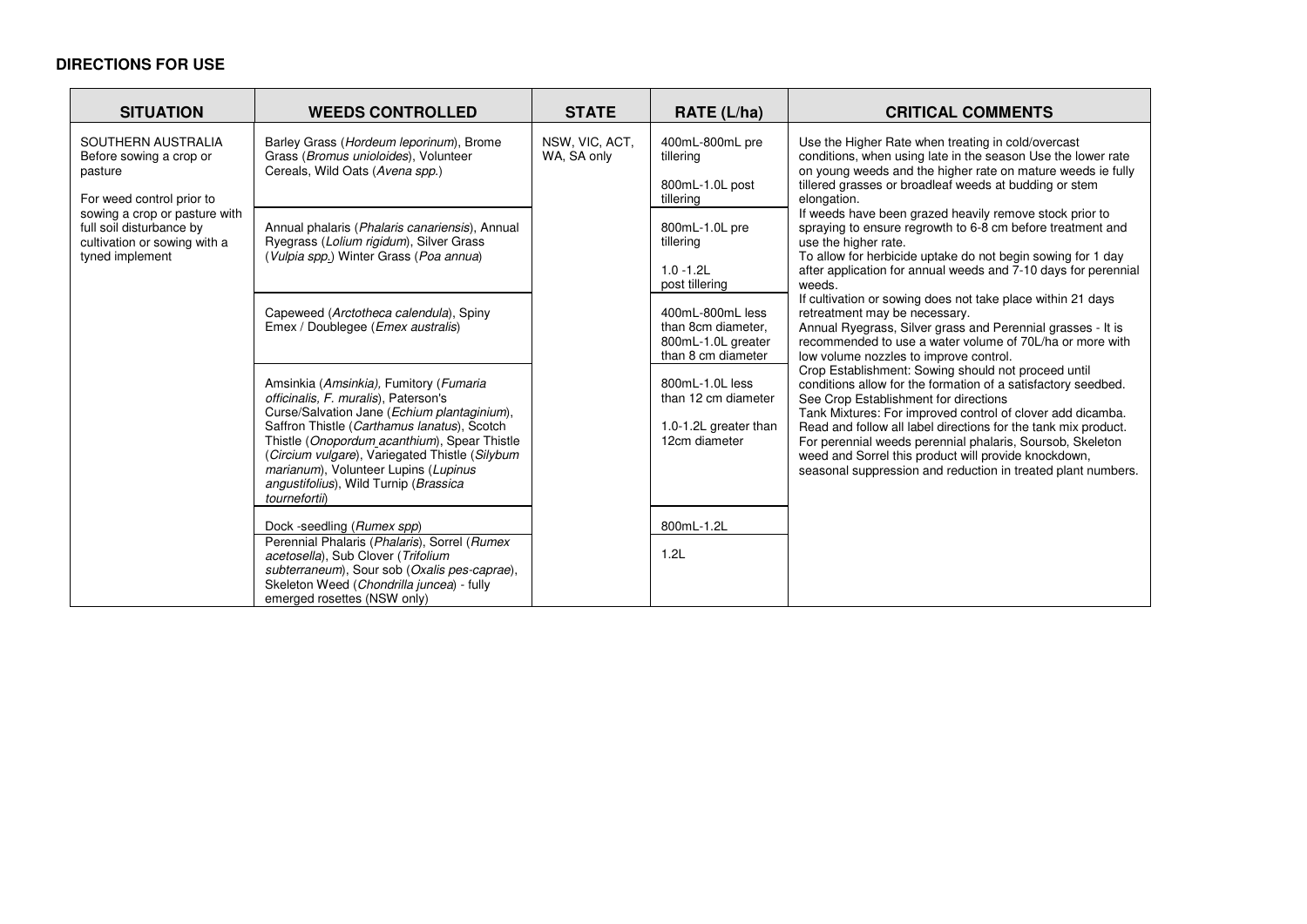| <b>SITUATION</b>                                                                                                                                                                                      | <b>WEEDS CONTROLLED</b>                                                                                                                                                                                                                                                                                                     | <b>STATE</b>                  | RATE (L/ha)      | <b>CRITICAL COMMENTS</b>                                                                                                                                                                                                                                                                                                                                                                                                                                                                                                                                                                                                                                                                                                                                                                                                                                                                                                                                                                                                                                                                                                                                                                                                                                                                                                                                                                                                                                                                                                                                                                                                                                                                                                                                            |
|-------------------------------------------------------------------------------------------------------------------------------------------------------------------------------------------------------|-----------------------------------------------------------------------------------------------------------------------------------------------------------------------------------------------------------------------------------------------------------------------------------------------------------------------------|-------------------------------|------------------|---------------------------------------------------------------------------------------------------------------------------------------------------------------------------------------------------------------------------------------------------------------------------------------------------------------------------------------------------------------------------------------------------------------------------------------------------------------------------------------------------------------------------------------------------------------------------------------------------------------------------------------------------------------------------------------------------------------------------------------------------------------------------------------------------------------------------------------------------------------------------------------------------------------------------------------------------------------------------------------------------------------------------------------------------------------------------------------------------------------------------------------------------------------------------------------------------------------------------------------------------------------------------------------------------------------------------------------------------------------------------------------------------------------------------------------------------------------------------------------------------------------------------------------------------------------------------------------------------------------------------------------------------------------------------------------------------------------------------------------------------------------------|
| SOUTHERN AUSTRALIA<br>Before sowing a crop or<br>pasture<br>For weed control prior to<br>sowing a crop or pasture with<br>full soil disturbance by<br>cultivation or sowing with a<br>tyned implement | All the above weeds                                                                                                                                                                                                                                                                                                         | <b>TAS only</b>               | $1.2L - 2.4L$    | TAS ONLY: Use 1.2L on annual weeds and 2.4L on perennial<br>weeds. The product may also be tank mixed with dicamba to<br>improve control of sorrel, dock and white clover. Observe<br>dicamba label directions and plant back periods.                                                                                                                                                                                                                                                                                                                                                                                                                                                                                                                                                                                                                                                                                                                                                                                                                                                                                                                                                                                                                                                                                                                                                                                                                                                                                                                                                                                                                                                                                                                              |
| <b>SOUTHERN AUSTRALIA</b><br>Before sowing a crop or                                                                                                                                                  | Barley Grass (Hordeum leporinum), Volunteer<br>Cereals, Wild Oats (Avena spp.)                                                                                                                                                                                                                                              | NSW, VIC, ACT,<br>WA, SA only | 800mL - 1.2L     | Use the Higher Rate when treating in cold/overcast<br>conditions, when using late in the season. Use the lower rate                                                                                                                                                                                                                                                                                                                                                                                                                                                                                                                                                                                                                                                                                                                                                                                                                                                                                                                                                                                                                                                                                                                                                                                                                                                                                                                                                                                                                                                                                                                                                                                                                                                 |
| pasture<br>For weed control prior to<br>sowing a crop or pasture with<br>minimal or no soil<br>disturbance.                                                                                           | Brome Grass (Bromus unioloides), Canary<br>Grass (Phalaris spp.), Capeweed (Arctotheca<br>calendula), Variegated Thistle (Silybum<br>marianum), Winter Grass (Poa annua)                                                                                                                                                    |                               | $1.0 - 1.6L$     | on young weeds and the higher rate on mature weeds ie fully<br>tillered grasses or broadleaf weeds at budding or stem<br>elongation.<br>If weeds have been grazed heavily remove stock prior to<br>spraying to ensure regrowth to 6-8 cm before treatment and<br>use the higher rate.<br>Annual Ryegrass, Silver grass and Perennial grasses - It is<br>recommended to use water volumes of 70L/ha or more with<br>low volume nozzles to improve control.<br>Do not sow if heavy trash is present.<br>Seeding may proceed 1 day after spraying annual weeds and<br>7 days after spraying perennial weeds.<br>Aerial Application: May be applied by air provided a good<br>seed bed has been established. Always use the higher rates.<br>Tank Mixtures: For improved control of dock, sorrel and sub-<br>clover add dicamba. Read and follow all label directions for<br>the tank mix product. Addition of ammonium sulphate<br>2kg/100L may improve control when treating under adverse<br>environmental conditions.<br>Pasture or Crop Establishment: Do NOT sow into excessive<br>trash. Trash may be removed by grazing after treatment.<br>Grazing may commence one day after treatment of annual<br>weeds (small) and 7 days for perennial weeds. Delay grazing<br>for 3 days where annual weeds are large. Sowing may<br>proceed when excessive trash is removed, but not sooner<br>than one day after treatment of annual weeds and 7 days for<br>perennial weeds. See also Crop Establishment.<br>Aerial (or Surface) Seeding: Delay seeding until trash is<br>completely removed by grazing and/or plant decay. When<br>establishing pasture, ensure application of fertiliser and<br>insecticides and follow-up management is undertaken as<br>required. |
|                                                                                                                                                                                                       | Annual Ryegrass (Lolium rigidum), Paterson's<br>Curse/Salvation Jane (Echium plantaginium),<br>Saffron Thistle (Carthamus lanatus), Scotch<br>Thistle (Onopordum acanthium), Silver Grass<br>(Vulpia spp.) Spear Thistle (Circium vulgare),<br>Wild Mustard (Sisymbrium officinale), Wild<br>Turnip (Brassica tournefortii) |                               | $1.2 - 1.6$ L    |                                                                                                                                                                                                                                                                                                                                                                                                                                                                                                                                                                                                                                                                                                                                                                                                                                                                                                                                                                                                                                                                                                                                                                                                                                                                                                                                                                                                                                                                                                                                                                                                                                                                                                                                                                     |
|                                                                                                                                                                                                       | Erodium (Erodium cicutarium), Plantain<br>(Plantago_spp.), Perennial Phalaris (Phalaris<br>aquatica), Sorrel (Rumex acetosella), Sub<br>Clover (Trifolium_subterraneum)                                                                                                                                                     |                               | $1.5 - 2.0$ L    |                                                                                                                                                                                                                                                                                                                                                                                                                                                                                                                                                                                                                                                                                                                                                                                                                                                                                                                                                                                                                                                                                                                                                                                                                                                                                                                                                                                                                                                                                                                                                                                                                                                                                                                                                                     |
|                                                                                                                                                                                                       | Dock (Rumex spp.), Flatweed (Hypochoeris<br>radicata)                                                                                                                                                                                                                                                                       |                               | 2.0 <sub>L</sub> |                                                                                                                                                                                                                                                                                                                                                                                                                                                                                                                                                                                                                                                                                                                                                                                                                                                                                                                                                                                                                                                                                                                                                                                                                                                                                                                                                                                                                                                                                                                                                                                                                                                                                                                                                                     |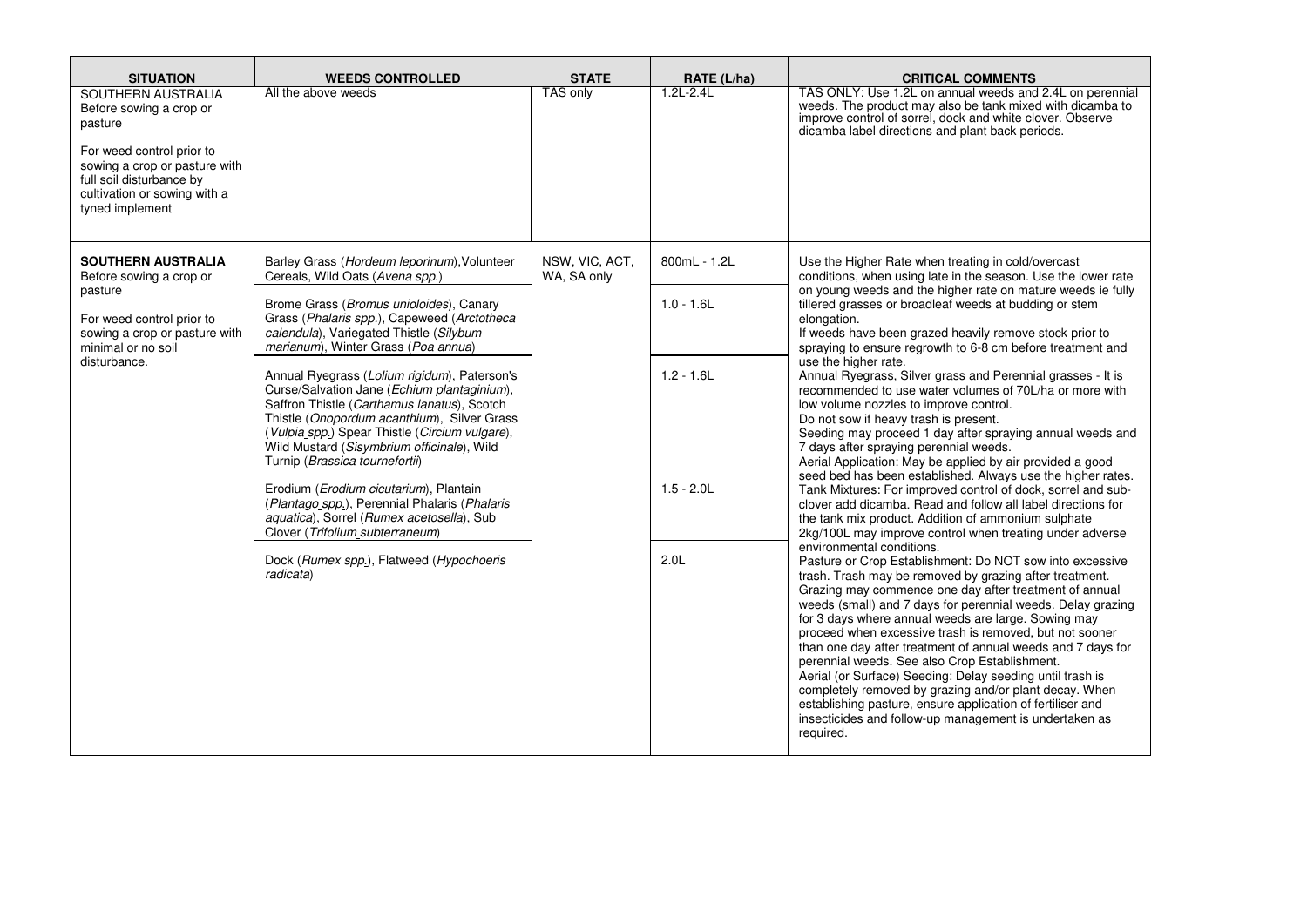| <b>SOUTHERN AUSTRALIA</b><br>Before sowing a crop or<br>pasture<br>For weed control prior to<br>sowing a crop or pasture with<br>minimal or no soil<br>disturbance. | All the above weeds                                                                                                                                                                                                                                                          | Tas onlv                 | $1.2 - 2.4L$               | TAS ONLY: Use 1.2L on annual weeds and 2.4L on perennial weeds. The product may also be tank mixed with dicamba to<br>improve control of sorrel, dock and white clover. Observe<br>dicamba label directions and plant back periods.                                                                                                                            |
|---------------------------------------------------------------------------------------------------------------------------------------------------------------------|------------------------------------------------------------------------------------------------------------------------------------------------------------------------------------------------------------------------------------------------------------------------------|--------------------------|----------------------------|----------------------------------------------------------------------------------------------------------------------------------------------------------------------------------------------------------------------------------------------------------------------------------------------------------------------------------------------------------------|
| SOUTHERN AUSTRALIA<br>For weed control to<br>commence a fallow                                                                                                      | Barley Grass (Hordeum leporinum),<br>Volunteer cereals, Wild Oats (Avena spp.)<br>Annual Ryegrass (Lolium rigidum), Brome<br>Grass (Bromus unioloides), Silver Grass<br>(Vulpia spp.) Capeweed (Arctotheca<br>calendula), Paterson's Curse/Salvation Jane                    | NSW, VIC, WA,<br>SA only | 800mL-1.2L<br>$1.2 - 1.6L$ | Use the Lower Rate on young weeds or where cultivation is to<br>take place within 21 days.<br>Use the Higher Rate where broadleaf weeds reach stem<br>elongation/budding or where grasses are fully tillered.<br>If weeds have been grazed heavily remove stock prior to<br>spraying to ensure regrowth to 6-8 cm before treatment and<br>use the higher rate. |
|                                                                                                                                                                     | (rosette) (Echium plantaginium), Saffron<br>Thistle (Carthamus lanatus), Scotch Thistle<br>(Onopordum acanthium), Spear Thistle<br>(Circium vulgare), Wild Mustard (Sisymbrium<br>orientale), Wild Radish (Raphanus<br>raphanistrum), Wild Turnip (Brassica<br>tournefortii) |                          |                            | Soursob - Treat at tuber exhaustion<br>Hoary Cress - Treat from late rosette to early flowering<br>Annual Ryegrass, Silver grass and Perennial grasses - It is<br>recommended to use water volumes of 70L/ha or more with<br>low volume nozzles to improve control.                                                                                            |
|                                                                                                                                                                     | Hoary Cress (Cardaria draba)<br>Soursob (Oxalis pes-caprae)                                                                                                                                                                                                                  |                          | 1.2L                       |                                                                                                                                                                                                                                                                                                                                                                |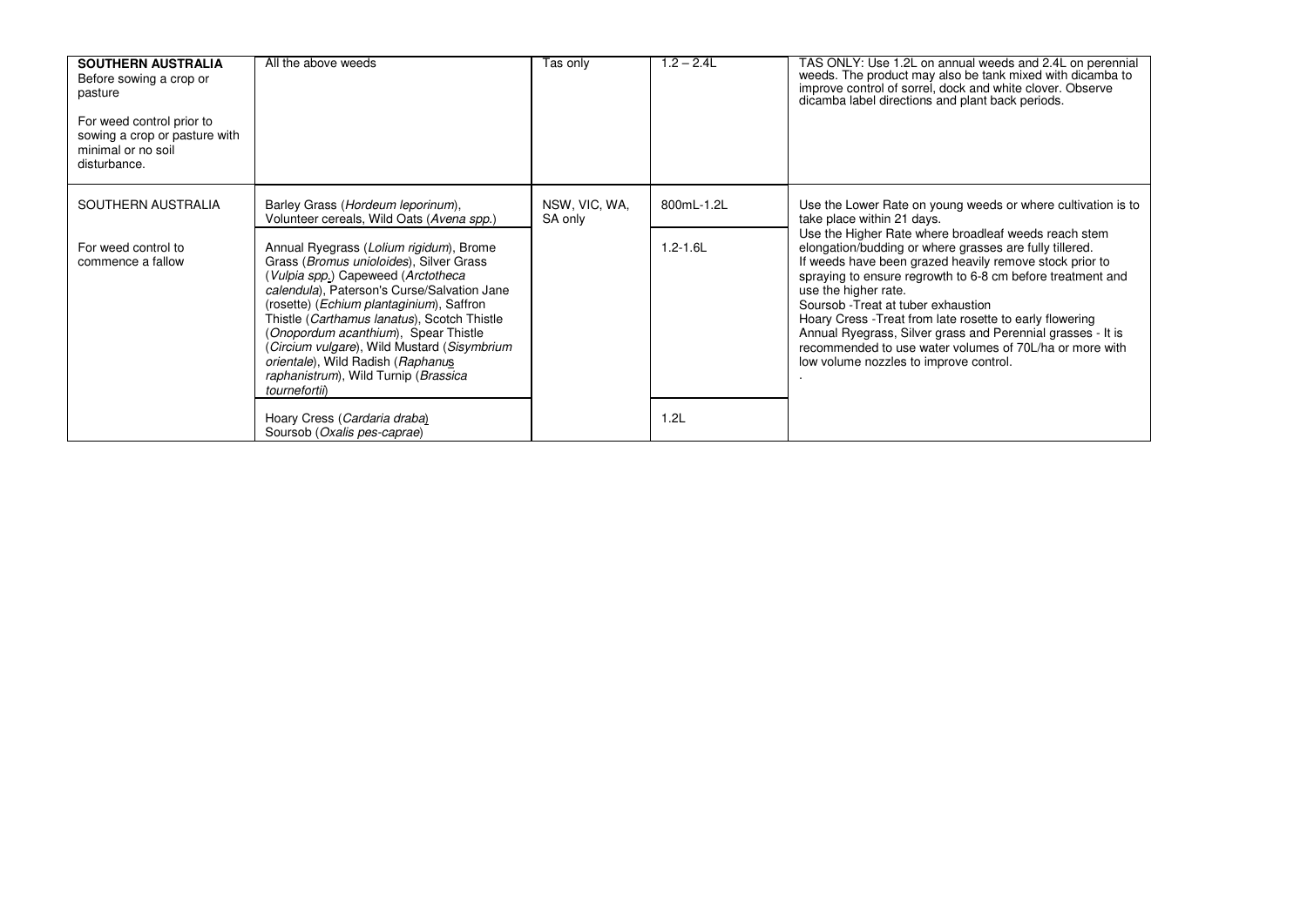| NORTHERN AUSTRALIA<br>For weed control prior to<br>sowing a summer or winter<br>crop or in a fallow | Annual Phalaris (Phalaris spp.), Barley Grass<br>(Hordeum vulgare), Volunteer cereals, Wild<br>Oats (Avena spp.)                                                                                                                                                                                                                                                                                                                                                                                                                                                                          | NSW, QLD only | 400mL-800mL                                                                                                                                                                                                                                                                               | Use the Lower Rate on young weeds or where cultivation is to<br>take place within 21 days.<br>Use the Higher Rate where broadleaf weeds reach stem<br>elongation/budding or where grasses are fully tillered. At<br>more advanced stages certain broadleaf weeds may require<br>the higher rate range or the addition of 2,4-D.<br>In winter (cold) conditions, symptoms on Deadnettle may be<br>slow to develop.<br>If weeds have been grazed heavily remove stock prior to<br>spraying to ensure regrowth to 6-8 cm before treatment and<br>use the higher rate.<br>Liverseed Grass and Barnyard Grass may be very sensitive<br>to moisture stress. Dense stands may require re-treatment.<br>For aerial application see General Instructions. Do not apply<br>by air if temperature is over 30°C.<br>*Larger plants (>5cm) of Noogoora Burr, Variegated Thistle<br>and Volunteer Sunflower may require up to 1.6L/ha to<br>achieve control.<br>Crop Establishment: Sowing should not proceed until<br>conditions allow for formation of a satisfactory seedbed. See<br>Crop Establishment for directions.<br>Sowthistle: previously grazed plants may be difficult to control<br>without allowing full recovery. |
|-----------------------------------------------------------------------------------------------------|-------------------------------------------------------------------------------------------------------------------------------------------------------------------------------------------------------------------------------------------------------------------------------------------------------------------------------------------------------------------------------------------------------------------------------------------------------------------------------------------------------------------------------------------------------------------------------------------|---------------|-------------------------------------------------------------------------------------------------------------------------------------------------------------------------------------------------------------------------------------------------------------------------------------------|---------------------------------------------------------------------------------------------------------------------------------------------------------------------------------------------------------------------------------------------------------------------------------------------------------------------------------------------------------------------------------------------------------------------------------------------------------------------------------------------------------------------------------------------------------------------------------------------------------------------------------------------------------------------------------------------------------------------------------------------------------------------------------------------------------------------------------------------------------------------------------------------------------------------------------------------------------------------------------------------------------------------------------------------------------------------------------------------------------------------------------------------------------------------------------------------------------------------|
|                                                                                                     | Barnyard Grass (Echinochloa crus-galli),<br>Liverseed grass (Urchloa spp.).<br>Lovegrass/Stink Grass (Eragrostis curvula),<br>Sweet summer grass, Volunteer Sorghum<br>(Sorghum halepense)                                                                                                                                                                                                                                                                                                                                                                                                |               | 800mL-1.6L                                                                                                                                                                                                                                                                                |                                                                                                                                                                                                                                                                                                                                                                                                                                                                                                                                                                                                                                                                                                                                                                                                                                                                                                                                                                                                                                                                                                                                                                                                                     |
|                                                                                                     | Aust Bluebell (Qld only), (Wahlenbergia<br>gracilis), Cudweed (Gnaphalium luteo-album),<br>Fumitory (Fumaria officinalis), Mexican Poppy<br>(Argemone ochroleuca), Mintweed (Salvia<br>reflexa), New Zealand Spinach (Tetragonia<br>tetragonoides), *Noogoora Burr (Xanthium<br>pungens), Saffron Thistle (Carthamus<br>lanatus), Spear Thistle (Circium vulgare),<br>Spurge (Euphorbia spp.), *Variegated Thistle<br>(Silybum marianum), *Volunteer sunflower,<br>Yellowvine/ Caltrop (Tribulis terrestris)<br>Wireweed (Polygonum aviculare)<br>Boggabri weed (Amaranthus macrocarpus), |               | 800mL-1.2L<br>800mL - 1.2L                                                                                                                                                                                                                                                                |                                                                                                                                                                                                                                                                                                                                                                                                                                                                                                                                                                                                                                                                                                                                                                                                                                                                                                                                                                                                                                                                                                                                                                                                                     |
|                                                                                                     | Caltrop (Tribulis terrestris), Indian Hedge<br>Mustard (Sisymbrium orientale), Mintweed<br>(Salvia reflexa), Summer grass (Digitaria<br>ciliaris)<br>Annual Ground Cherry (Physalis angulata),<br>Bladder ketmia, Sowthistle (Sonchus<br>oleraceus), Turnip Weed (Rapistrum<br>rugosum), Wild Lettuce (Lactuca saligna),<br>Wild Turnip (Brassica tournefortii)                                                                                                                                                                                                                           |               | 400 -800mL up to<br>3cm in height or<br>diameter or up to 5<br>true leaves<br>O <sub>R</sub><br>800mL- 1.2L greater<br>than 3cm in height or<br>diameter or 5 true<br>leaves.<br>800mL - 1.2L prior to<br>stem elongation/<br>budding<br>OR 1.2 -1.6L after<br>stem<br>elongation/budding |                                                                                                                                                                                                                                                                                                                                                                                                                                                                                                                                                                                                                                                                                                                                                                                                                                                                                                                                                                                                                                                                                                                                                                                                                     |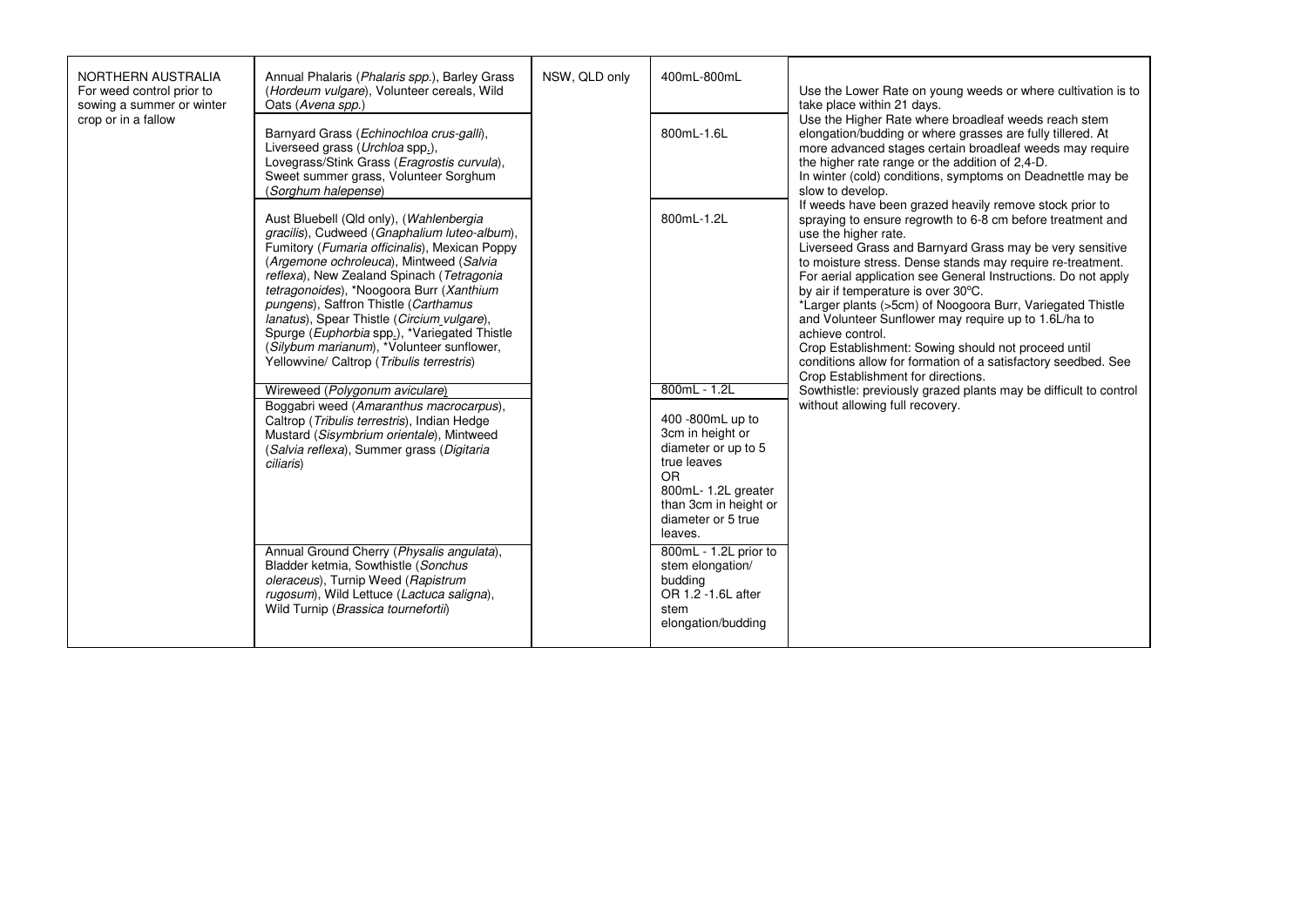|                                      | Annual Phalaris (Phalaris), Barley Grass     | NSW, Qld only | 400mL-800mL           | Use the Lower Rate on young weeds or where cultivation is to take    |
|--------------------------------------|----------------------------------------------|---------------|-----------------------|----------------------------------------------------------------------|
| NORTHERN AUSTRALIA                   | (Hordeum vulgare), Volunteer cereals,        |               |                       | place within 21 days.                                                |
| For weed control prior to sowing a   | Wild Oats (Avena fatua)                      |               |                       | Use the Higher Rate where broadleaf weeds reach stem                 |
| summer or winter crop or in a fallow | Barnyard Grass (Echinochloa crus-galli),     |               | 800mL-1.6L            | elongation/budding or where grasses are fully tillered. At more      |
|                                      | Liverseed grass (Urchloa spp.),              |               |                       | advanced stages certain broadleaf weeds may require the higher       |
|                                      | Lovegrass/Stink Grass (Eragrostis            |               |                       | rate range or the addition of 2,4-D.                                 |
|                                      | curvula), Sweet summer grass, Volunteer      |               |                       | In winter (cold) conditions, symptoms on Deadnettle may be slow      |
|                                      | Sorghum (Sorghum halepense)                  |               |                       | to develop.                                                          |
|                                      | Aust Bluebell (Qld only), (Wahlenbergia      |               | 800mL-1.2L            | If weeds have been grazed heavily remove stock prior to spraying     |
|                                      | gracilis), Cudweed (Gnaphalium luteo-        |               |                       | to ensure regrowth to 6-8 cm before treatment and use the higher     |
|                                      | album), Fumitory (Fumaria officinalis),      |               |                       | rate.                                                                |
|                                      | Mexican Poppy (Argemone ochroleuca),         |               |                       | Liverseed Grass and Barnyard Grass may be very sensitive to          |
|                                      | Mintweed (Salvia reflexa), New Zealand       |               |                       | moisture stress. Dense stands may require re-treatment.              |
|                                      | Spinach (Tetragonia tetragonoides),          |               |                       | For aerial application see General Instructions. Do not apply by air |
|                                      | *Noogoora Burr (Xanthium pungens),           |               |                       | if temperature is over 30°C.                                         |
|                                      | Saffron Thistle (Carthamus lanatus),         |               |                       | *Larger plants (>5cm) of Noogoora Burr, Variegated Thistle and       |
|                                      | Spear Thistle (Circium vulgare), Spurge      |               |                       | Volunteer Sunflower may require up to 1.6L/ha to achieve control.    |
|                                      | (Euphorbia spp.), *Variegated Thistle        |               |                       | Crop Establishment: Sowing should not proceed until conditions       |
|                                      | (Silybum marianum), *Volunteer               |               |                       | allow for formation of a satisfactory seedbed. See Crop              |
|                                      | sunflower, Yellowvine/ Caltrop (Tribulis     |               |                       | Establishment for directions.                                        |
|                                      | <i>terrestris</i> )                          |               |                       | Sowthistle: previously grazed plants may be difficult to control     |
|                                      |                                              |               |                       | without allowing full recovery.                                      |
|                                      | Wireweed (Polygonum aviculare)               |               | 800mL - 1.2L          |                                                                      |
|                                      | Boggabri weed (Amaranthus                    |               | 400 -800mL up to      |                                                                      |
|                                      | macrocarpus), Caltrop (Tribulis terrestris), |               | 3cm in height or      |                                                                      |
|                                      | Indian Hedge Mustard (Sisymbrium             |               | diameter or up to 5   |                                                                      |
|                                      | orientale), Mintweed (Salvia reflexa),       |               | true leaves           |                                                                      |
|                                      | Summer grass (Digitaria ciliaris)            |               | OR                    |                                                                      |
|                                      |                                              |               | 800mL-1.2L greater    |                                                                      |
|                                      |                                              |               | than 3cm in height    |                                                                      |
|                                      |                                              |               | or diameter or 5 true |                                                                      |
|                                      |                                              |               | leaves.               |                                                                      |
|                                      | Annual Ground Cherry (Physalis               |               | 800mL - 1.2L prior    |                                                                      |
|                                      | angulata), Bladder ketmia, Sowthistle        |               | to stem elongation/   |                                                                      |
|                                      | (Sonchus oleraceus), Turnip Weed             |               | budding               |                                                                      |
|                                      | (Rapistrum rugosum), Wild Lettuce            |               | OR 1.2 -1.6L after    |                                                                      |
|                                      | (Lactuca saligna), Wild Turnip (Brassica     |               | stem                  |                                                                      |
|                                      | tournefortii)                                |               | elongation/budding    |                                                                      |
|                                      |                                              |               |                       |                                                                      |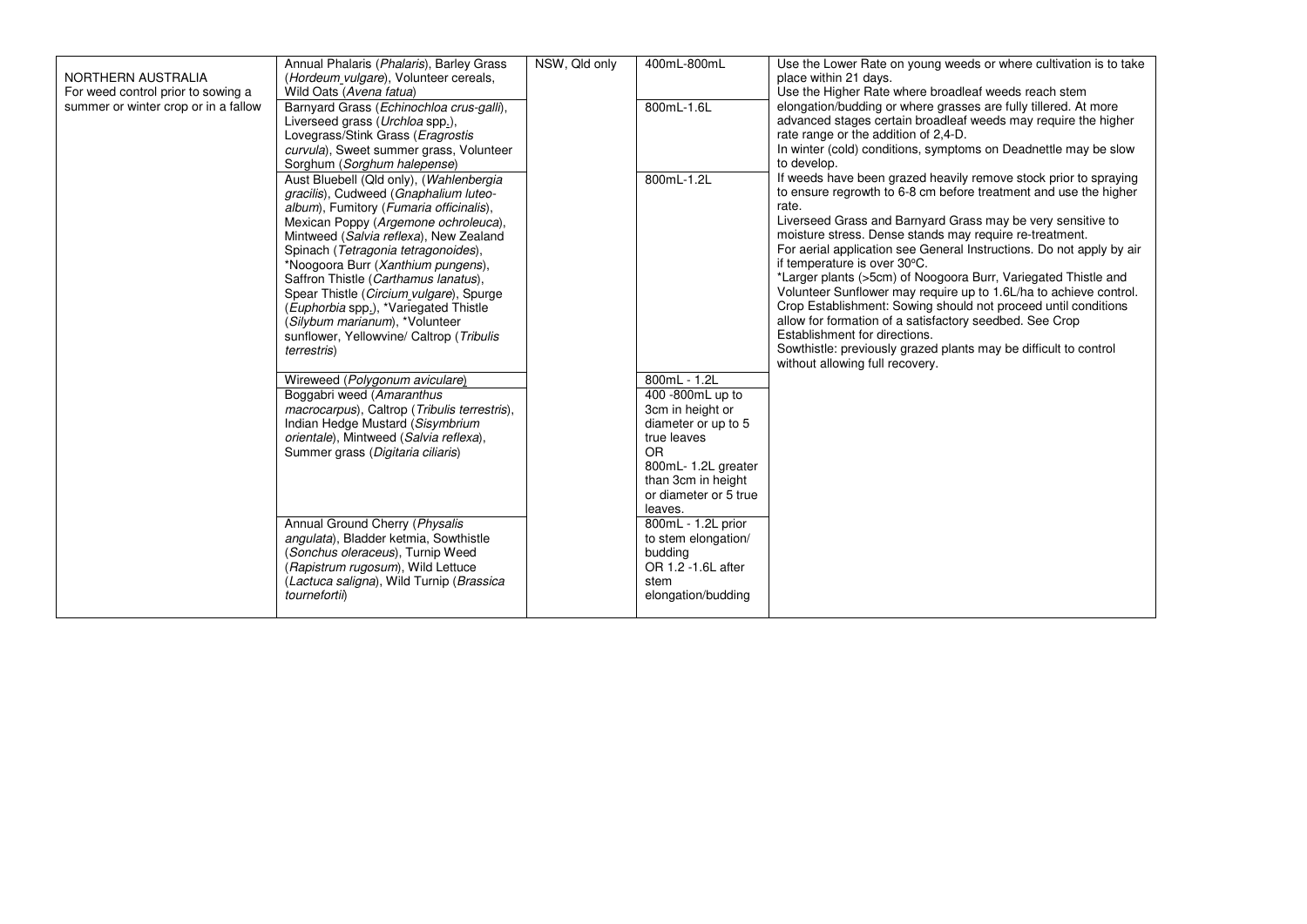# **PASTURE RENOVATION AND TOPPING**

| <b>SITUATION</b>                                                                                               | <b>WEEDS CONTROLLED</b>                                                                                                                       | <b>STATE</b>                          | RATE (L/ha)      | <b>CRITICAL COMMENTS</b>                                                                                                                                                                                                                                                                                                                                                                                                                                                                                                                |
|----------------------------------------------------------------------------------------------------------------|-----------------------------------------------------------------------------------------------------------------------------------------------|---------------------------------------|------------------|-----------------------------------------------------------------------------------------------------------------------------------------------------------------------------------------------------------------------------------------------------------------------------------------------------------------------------------------------------------------------------------------------------------------------------------------------------------------------------------------------------------------------------------------|
| <b>Poa Tussock Infested Pasture</b><br>For reduction of ground cover allowing<br>pasture renovation            | Annual weeds (see<br>previous table) and Poa<br>tussock (Poa labillardii)                                                                     | QLD, NSW,<br>ACT, VIC, TAS<br>only    | $2.4 - 3.2L$     | Before spraying<br>* graze heavily<br>* remove stock 14 days or more before treatment<br>* apply after autumn break when plants are actively growing but<br>before frosts begin (March-May).<br>Increasing to the higher rate may give more effective reductions.<br>Sowing of new pasture may begin 14 days after treatment. It is<br>essential that correct follow-up pasture establishment and<br>management occurs after treatment. Spot treatment will limit re-<br>infestation.<br>May be aerially applied (see aerial equipment) |
| <b>Bent Grass infested Pasture</b><br>For control/suppression of Bent Grass<br>before sowing a crop or pasture | Annual weeds (see<br>previous table) and Bent<br>Grass (Agrostis tenuis)                                                                      | TAS, VIC only                         | 2.0 <sub>L</sub> | Apply late spring when seed heads have developed but before<br>the onset of summer moisture stress. Remove stock prior to<br>spraying to achieve good foliage cover. Ensure plants are actively<br>growing.<br>10-21 days after spraying fully disturb soil with a tyned implement<br>and then sow summer crop and/ or re-seeded pasture or crop the<br>following autumn.                                                                                                                                                               |
| Pasture Topping for the reduction of seed<br>set of annual grasses, Capeweed<br>and Calomba daisy              | Annual Ryegrass<br>(Lolium rigidum),<br>Calomba daisy (Pentzia<br>suffruticosa)                                                               | NSW, ACT, VIC,<br>SA, WA, TAS<br>only | 360mL            | Use the Higher Rate for heavy infestation or where annual<br>ryegass is present. Apply before "haying off".<br>Annual Ryegrass and Capeweed - Apply at Flowering<br>Other weeds - Apply at head to milky dough stage.                                                                                                                                                                                                                                                                                                                   |
|                                                                                                                | Barley Grass (Hordeum<br>leporinum), Brome grass<br>(Bromus unioloides),<br>Capeweed (Arctotheca<br>calendula), Silver Grass<br>(Vulpia spp.) |                                       | 240-360mL        | Stock should be removed before spraying to allow regrowth.<br>Pasture legumes may be affected. Do not apply to medic/clover<br>crops to be used for hay or seed. Apply a maximum of 50L/ha<br>water. Above this water volume add a non-ionic surfactant                                                                                                                                                                                                                                                                                 |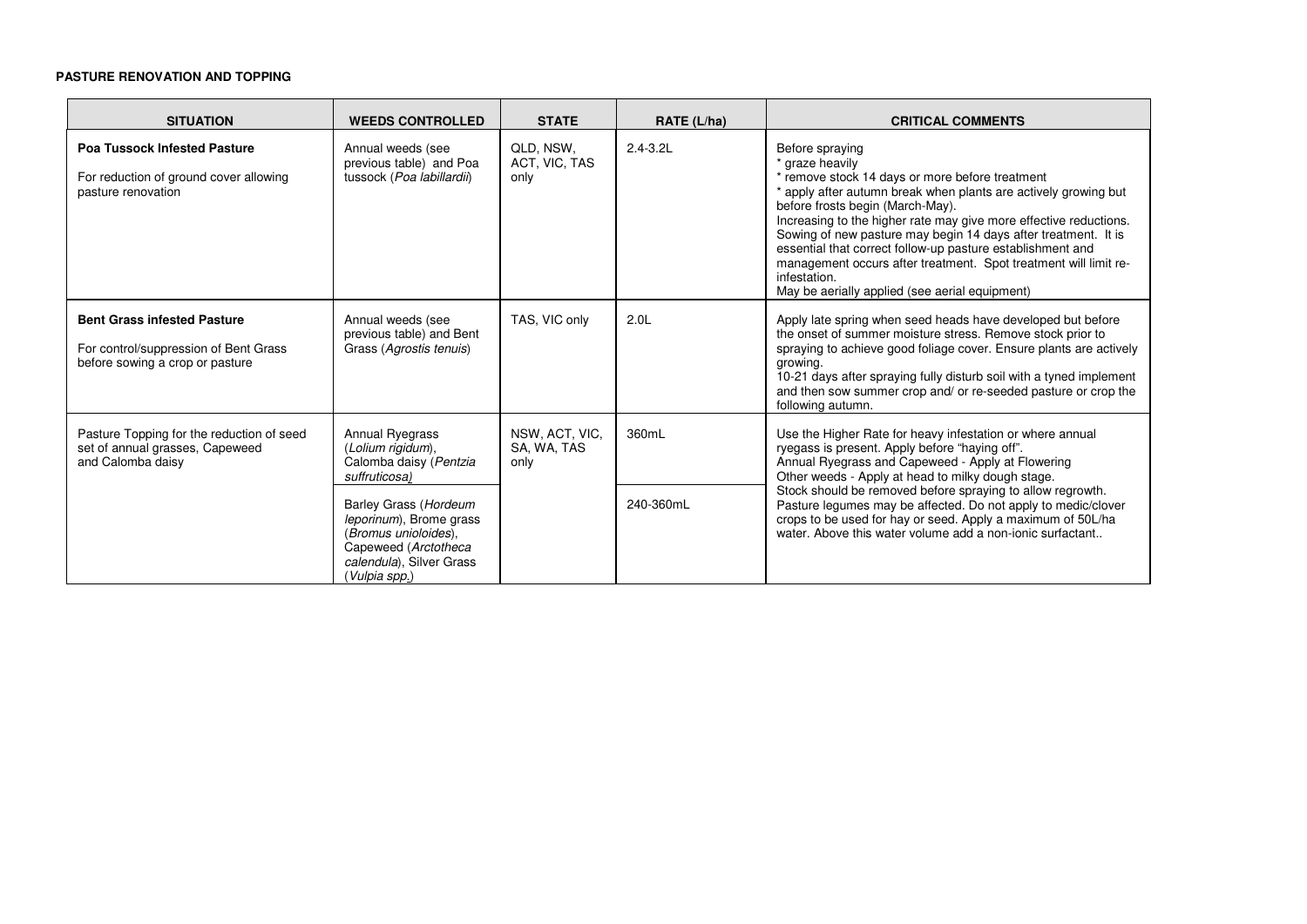| <b>Pasture manipulation</b> for the control<br>/suppression of certain grasses before<br>sowing soybeans, forage crops or Leucaena | Carpet Grass (Axonopus<br>spp.), Kikuyu (Pennisetum<br>clandestinum), Paspalum<br>(Paspalum dilatatum)                                                                                                                              | WA, NSW, ACT,<br>VIC only | $1.1 - 4.8$ L | Apply the Lower Rate for suppression only. The Higher Rate will<br>provide control.<br>Leaucana - (QLD ONLY)                      |
|------------------------------------------------------------------------------------------------------------------------------------|-------------------------------------------------------------------------------------------------------------------------------------------------------------------------------------------------------------------------------------|---------------------------|---------------|-----------------------------------------------------------------------------------------------------------------------------------|
|                                                                                                                                    | Carpet Grass, Paspalum                                                                                                                                                                                                              | QLD only                  | $1.1 - 4.8L$  | Rows should be 4m apart. Use 2L/ha with single taper fan nozzle<br>LFI-80 mounted at the rear of a single row planter giving a 1m |
|                                                                                                                                    | Kikuyu                                                                                                                                                                                                                              |                           | 500mL-4.8L    | swath.                                                                                                                            |
|                                                                                                                                    | Barbed wire grass<br>(Cymbopogon refractrus),<br>Black spear grass<br>(Hederopogon contortus),<br>Wire grasses (Aristida<br>spp.), Love Grasses<br>( <i>Erogrostis spp.</i> ), Red<br><b>Natal Grass</b><br>(Rhynchelytrum repens), |                           | 2.4L          |                                                                                                                                   |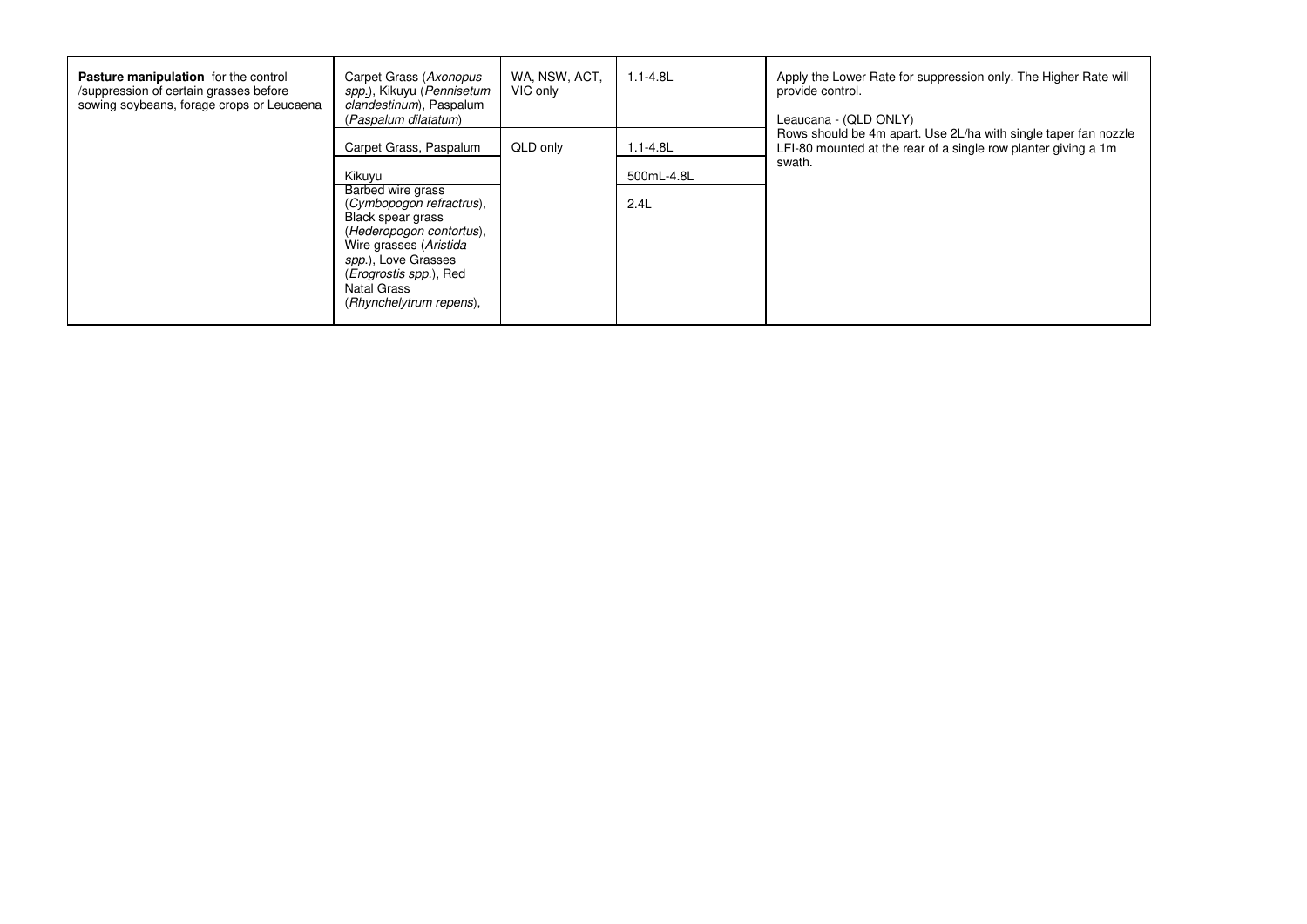# **SUGAR CANE (RATOON CONTROL) FOR QLD AND NSW ONLY**

| <b>SITUATION</b>             | <b>VARIETY</b>                                                             | <b>RATE L/ha</b> | <b>CRITICAL COMMENTS</b>                                                                                                                         |
|------------------------------|----------------------------------------------------------------------------|------------------|--------------------------------------------------------------------------------------------------------------------------------------------------|
| Sugar Cane<br>Ratoon Control | Q63, Q87, Q90, Q102, Q117,<br>Q120, Q129, Q130, H56-752,<br>Pindar, Triton | $2.4 - 3.2$ L    | Apply when ratoons are actively growing and are 60-100cm tall. DO<br>NOT apply if plants are under stress from water logging or low<br>moisture. |
|                              | Q86, Q96, Q113                                                             | $3.2 - 4L$       | Use the Lower Rate for suppression or where control by cultivation is<br>planned. Use the Higher Rate for control.                               |
|                              | Cassius, Q115, Q122, Q94                                                   | 4-4.8L           | Boom height must allow for correct overlap of the spray pattern at the<br>top of the crop canopy.                                                |
|                              | NCO310, Q107                                                               | $4.8 - 7.2$ L    |                                                                                                                                                  |

### **RICE DIRECT DRILLING FOR NSW ONLY**

| <b>SITUATION</b>        | <b>WEEDS CONTROLLED</b>                                                                                                                                                                                                         | <b>RATE L/ha</b> | <b>CRITICAL COMMENTS</b>                                                                                                                                                                                                                                                                                                                     |
|-------------------------|---------------------------------------------------------------------------------------------------------------------------------------------------------------------------------------------------------------------------------|------------------|----------------------------------------------------------------------------------------------------------------------------------------------------------------------------------------------------------------------------------------------------------------------------------------------------------------------------------------------|
| Rice<br>Direct Drilling | Annual Ryegrass (Lolium rigidum), Annual Phalaris<br>(Phalaris canariensis), Barley Grass (Hordeum<br><i>leporinum</i> ), Burr Medic ( <i>Medicago spp.</i> ), Sub Clover<br>(Trifolium subterraneum), Winter Grass (Poa annua) | 800mL-1.0L       | If plants are drought stressed a pre watering must be applied. If<br>the site has been grazed allow plants to regrow to 6-8 cm<br>before treatment.<br>For the control of Annual Ryegrass use the higher rate.<br>Crop Sowing-Sow 1-14 days after treatment. Residual control<br>will only be achieved by adding another suitable herbicide. |